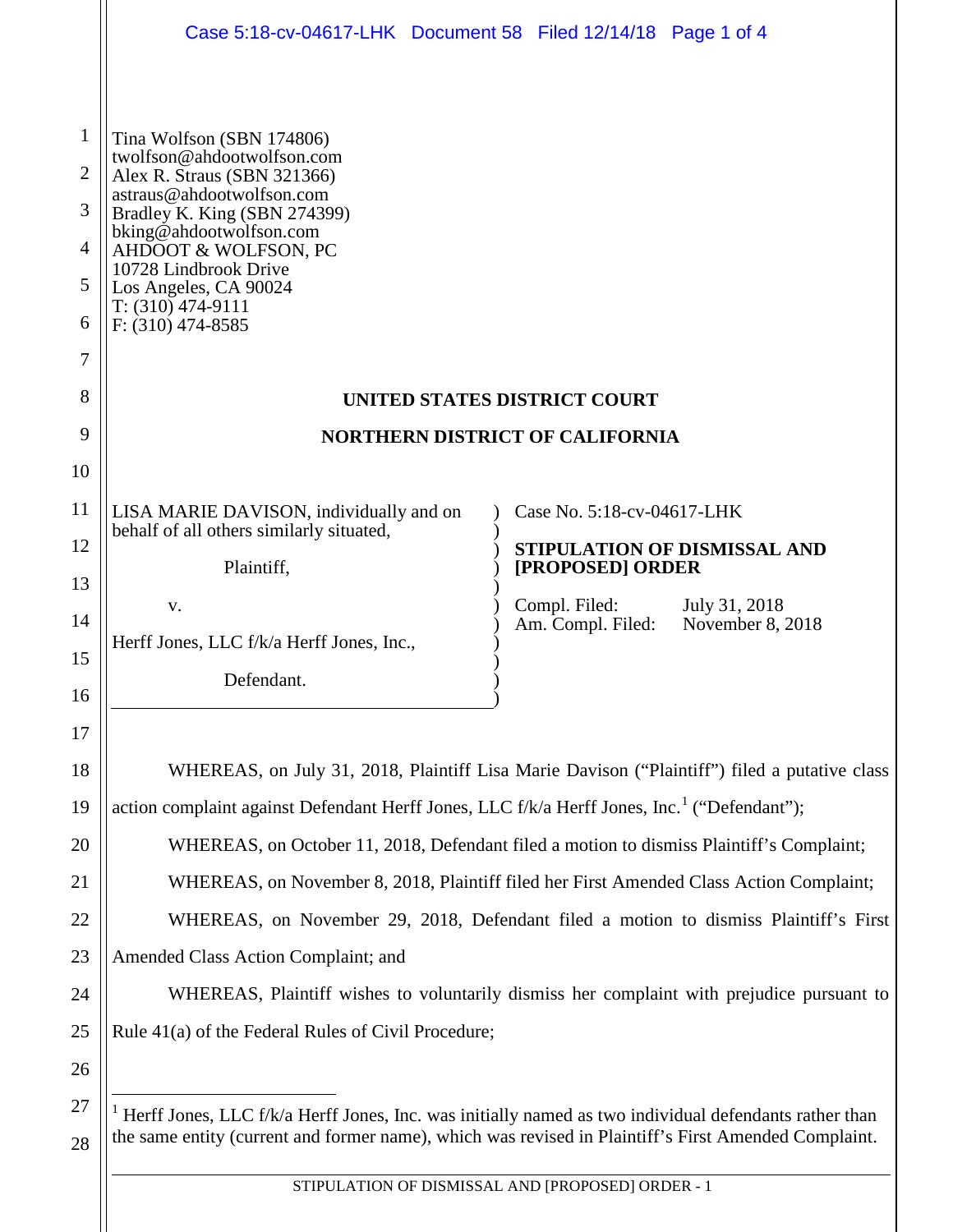1

2

3

4

5

6

7

8

9

10

11

12

13

14

15

16

17

18

19

20

21

22

23

24

25

26

27

28

THEREFORE, IT IS HEREBY STIPULATED by the parties that: (1) The above-captioned action shall be dismissed with prejudice pursuant to Rule 41(a). (2) The parties shall bear their own respective attorney's fees, expenses, and costs. **IT IS SO STIPULATED.** Dated: December 14, 2018 **WHITFIELD BRYSON & MASON, LLP** BY: */s/ Daniel Bryson* Daniel K. Bryson\* Patrick Wallace\* WHITFIELD BRYSON & MASON, LLP Gary Mason\* Jennifer S. Goldstein (SBN 310335) WHITFIELD BRYSON & MASON, LLP Tina Wolfson (SBN 174806) Bradley King (SBN 274399) Alex R. Straus (SBN 321366) AHDOOT & WOLFSON, PC Matthew R. Pearson\* GRAVELY & PEARSON, LLP Gregory F. Coleman\* William A. Ladnier\* Mark E. Silvey\* Adam A. Edwards\* GREG COLEMAN LAW PC *Attorneys for Plaintiffs* \* Admitted *pro hac vice* Dated: December 14, 2018 **BLANK ROME LLP** */s/ Ana Tagvoryan* Ana Tagvoryan (SBN 246536) Justin M. Brandt (SBN 278368) Erika R. Schulz (SBN 313289) BLANK ROME LLP *Attorneys for Defendant Herff Jones, LLC fka Herff Jones, Inc.*

STIPULATION OF DISMISSAL AND [PROPOSED] ORDER - 2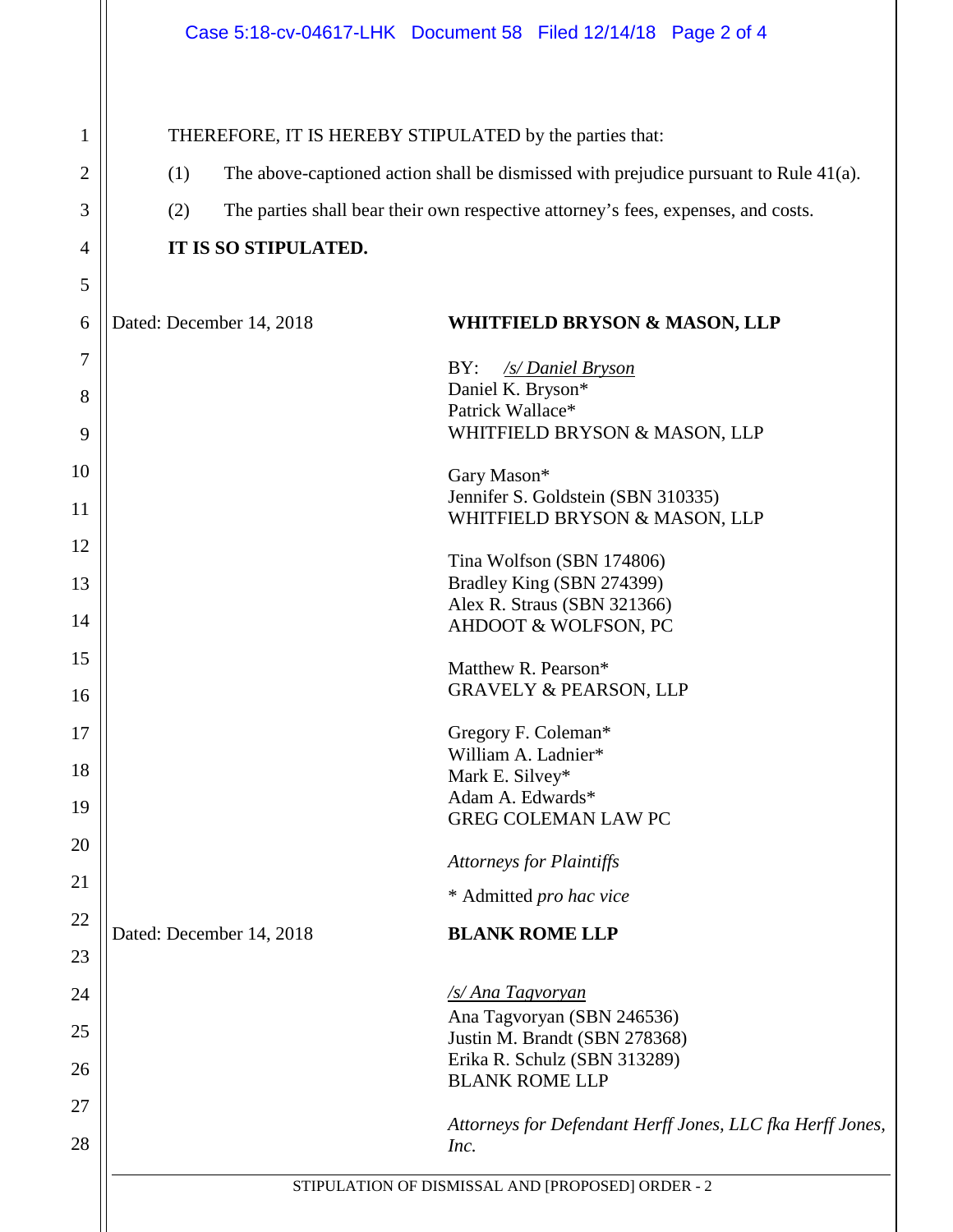|                                | Case 5:18-cv-04617-LHK Document 58 Filed 12/14/18 Page 3 of 4 |  |  |
|--------------------------------|---------------------------------------------------------------|--|--|
| $\mathbf{1}$                   | <b>ORDER (L.R. 7-12)</b>                                      |  |  |
| $\sqrt{2}$                     | PURSUANT TO STIPULATION, IT IS SO ORDERED.                    |  |  |
| $\ensuremath{\mathfrak{Z}}$    |                                                               |  |  |
| $\overline{4}$                 | Dated: December _____, 2018                                   |  |  |
| $\sqrt{5}$                     | Hon. Lucy H. Koh                                              |  |  |
| $\sqrt{6}$<br>$\boldsymbol{7}$ |                                                               |  |  |
| $\,8\,$                        |                                                               |  |  |
| $\overline{9}$                 |                                                               |  |  |
| $10\,$                         |                                                               |  |  |
| 11                             |                                                               |  |  |
| 12                             |                                                               |  |  |
| 13                             |                                                               |  |  |
| 14                             |                                                               |  |  |
| 15                             |                                                               |  |  |
| $16\,$                         |                                                               |  |  |
| 17                             |                                                               |  |  |
| $18\,$<br>19                   |                                                               |  |  |
| $20\,$                         |                                                               |  |  |
| $21\,$                         |                                                               |  |  |
| $22\,$                         |                                                               |  |  |
| $23\,$                         |                                                               |  |  |
| $24\,$                         |                                                               |  |  |
| $25\,$                         |                                                               |  |  |
| $26\,$                         |                                                               |  |  |
| $27\,$                         |                                                               |  |  |
| $28\,$                         |                                                               |  |  |
|                                | STIPULATION OF DISMISSAL AND [PROPOSED] ORDER - 3             |  |  |